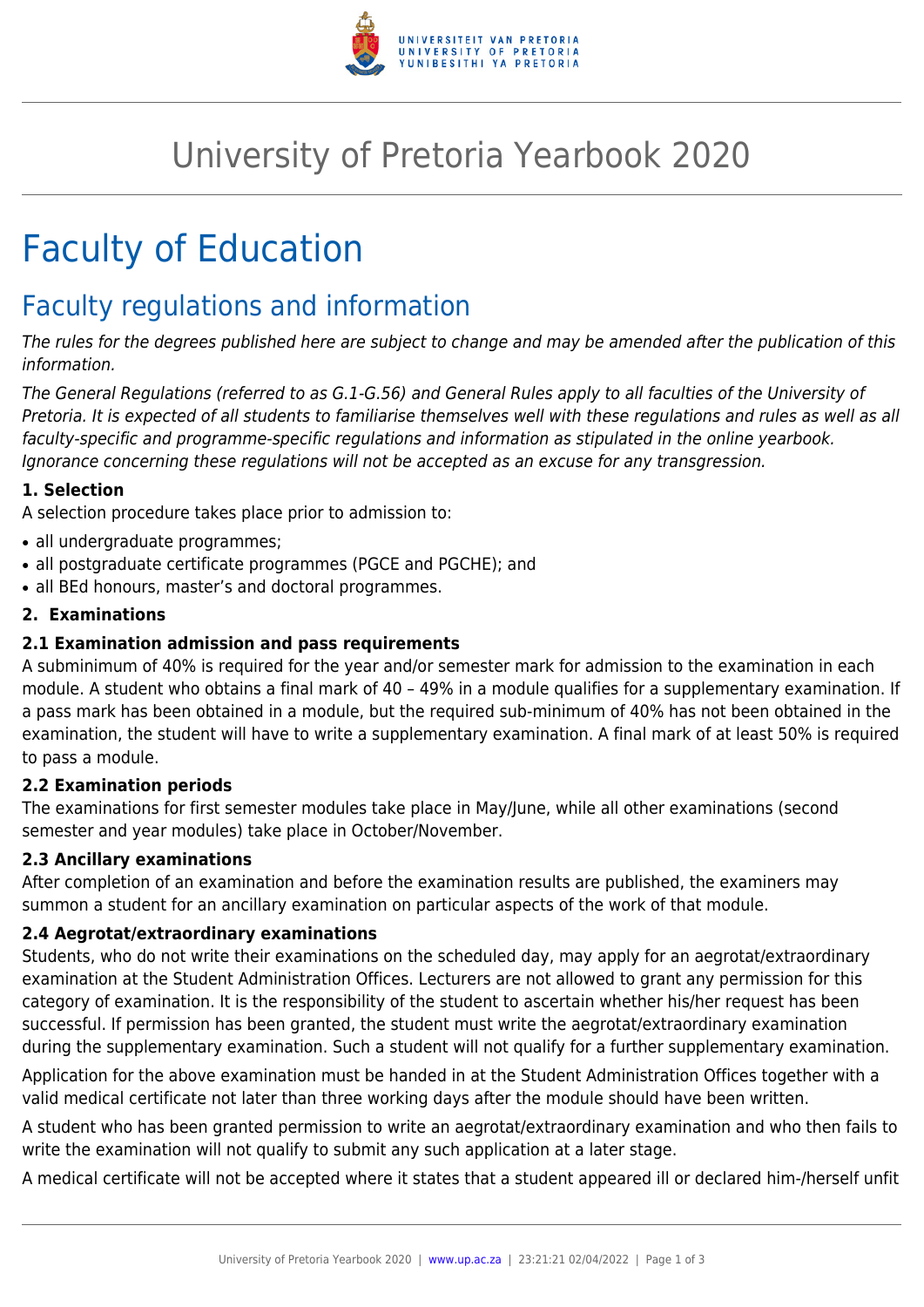

to write the examination. A medical certificate will not be accepted if it does not contain the physical address and telephone number of the doctor/medical practice.

In cases where a reason other than sickness is relied upon, the student must submit an affidavit that reflects the reason for his/her absence from the examination. Further evidentiary documents or supporting affidavits from persons who may be able to give evidence regarding the situation must also be submitted. In the event of a funeral, a copy of the death certificate of the deceased or other substantiating evidence is required together with an explanation of the relationship between the student and the deceased.

# **2.5 Re-marking of examination papers**

After an examination, departments give feedback to students about the framework that was used by the examiners during the examination. The way in which feedback is given is determined by the departmental heads. A student may, after having perused his/her examination paper, apply for re-marking of the examination paper within 14 calendar days after commencement of lectures in the next semester. The prescribed fee has to be paid. The paper will then be re-marked by an external examiner appointed by the relevant head of department.

# **2.6 Supplementary examinations**

- i. Supplementary examinations in first semester modules take place after the May/June examinations, while those in second semester and year modules take place after the October/November examinations.
- ii. Subject to other faculty regulations, a student may be admitted to a supplementary examination in a module, in cases where:
- a final mark between 40% and 49% has been obtained; or
- a pass mark has been obtained, but the required subminimum in the examination section of the module or divisions thereof has not been obtained.
- iii. Subject to other faculty regulations, a student must obtain a final mark of at least 50% in order to pass a supplementary examination. The semester or year mark is not taken into account and the supplementary mark is the final mark.
- iv. The highest final mark that may be awarded to a student in a supplementary examination is 50%.
- v. Special supplementary examinations are not arranged for students who are unable to write the examination at the times scheduled for supplementary examinations.

# **3. Promotion requirements**

- i. Re-registration is permitted only:
- in the case of full-time students, if the student has passed at least the equivalent of four semester modules in a particular year of study, with the proviso that faculty boards may stipulate other requirements for progress that students must comply with in order to be readmitted. Academic information management (AIM) modules are not calculated towards the number of modules passed;
- in the case of full-time students, if the student completes the degree for which he or she is still registered within the prescribed minimum period plus two years: with the proviso that faculty boards may stipulate other requirements for progress that students must comply with in order to be readmitted.
- ii. A student who does not comply with the requirements in (i) and who seeks readmission to the faculty may submit a written request to the Dean that his or her application for readmission to the faculty be (ii)considered in terms of the set procedure.
- iii. These requirements are mutatis mutandis applicable to students from other tertiary institutions who register at the University.

Students can be promoted to the fourth year of study only if all the modules of the first three years have been